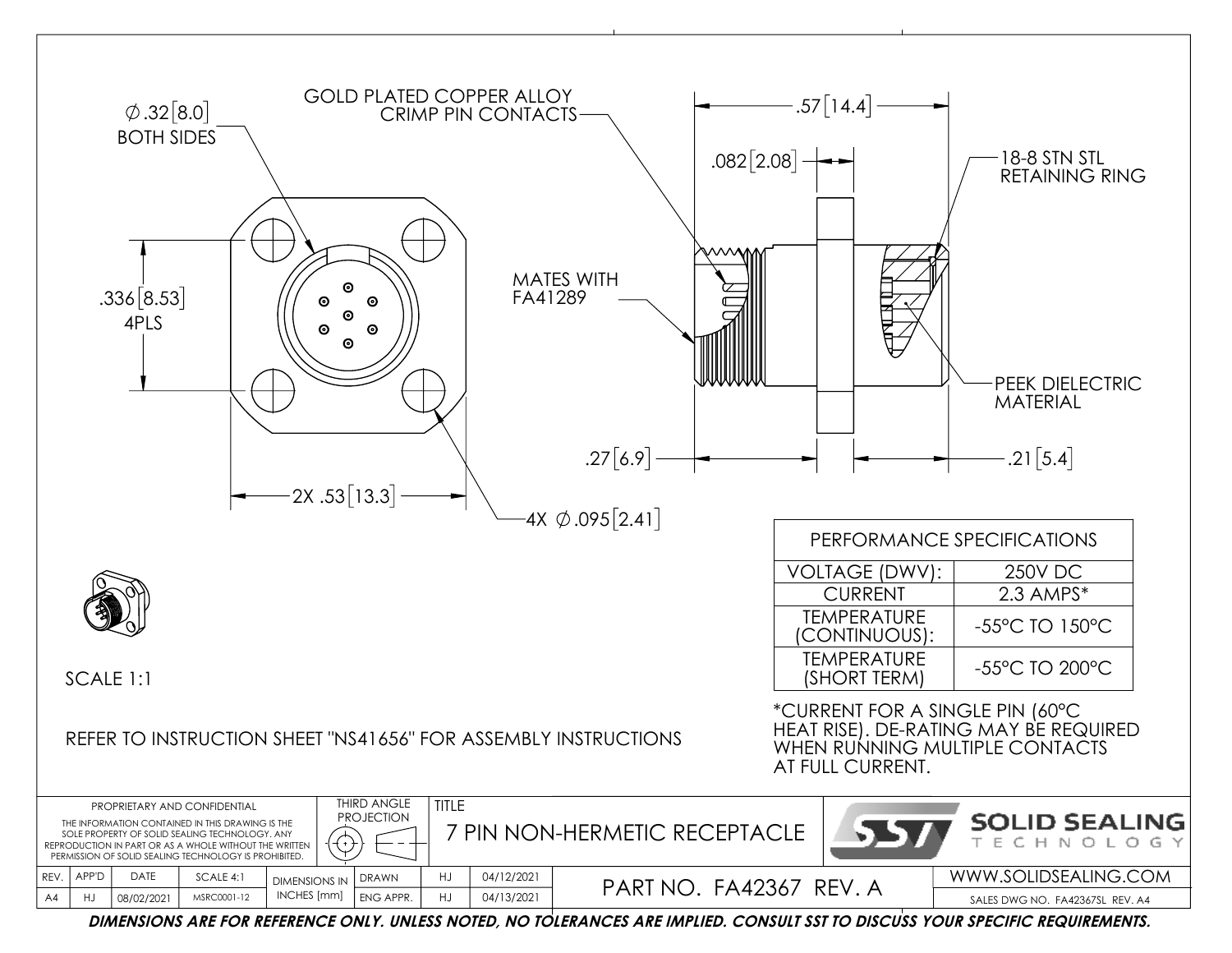

**DIMENSIONS ARE FOR REFERENCE ONLY. UNLESS NOTED, NO TOLERANCES ARE IMPLIED. CONSULT SST TO DISCUSS YOUR SPECIFIC REQUIREMENTS.**